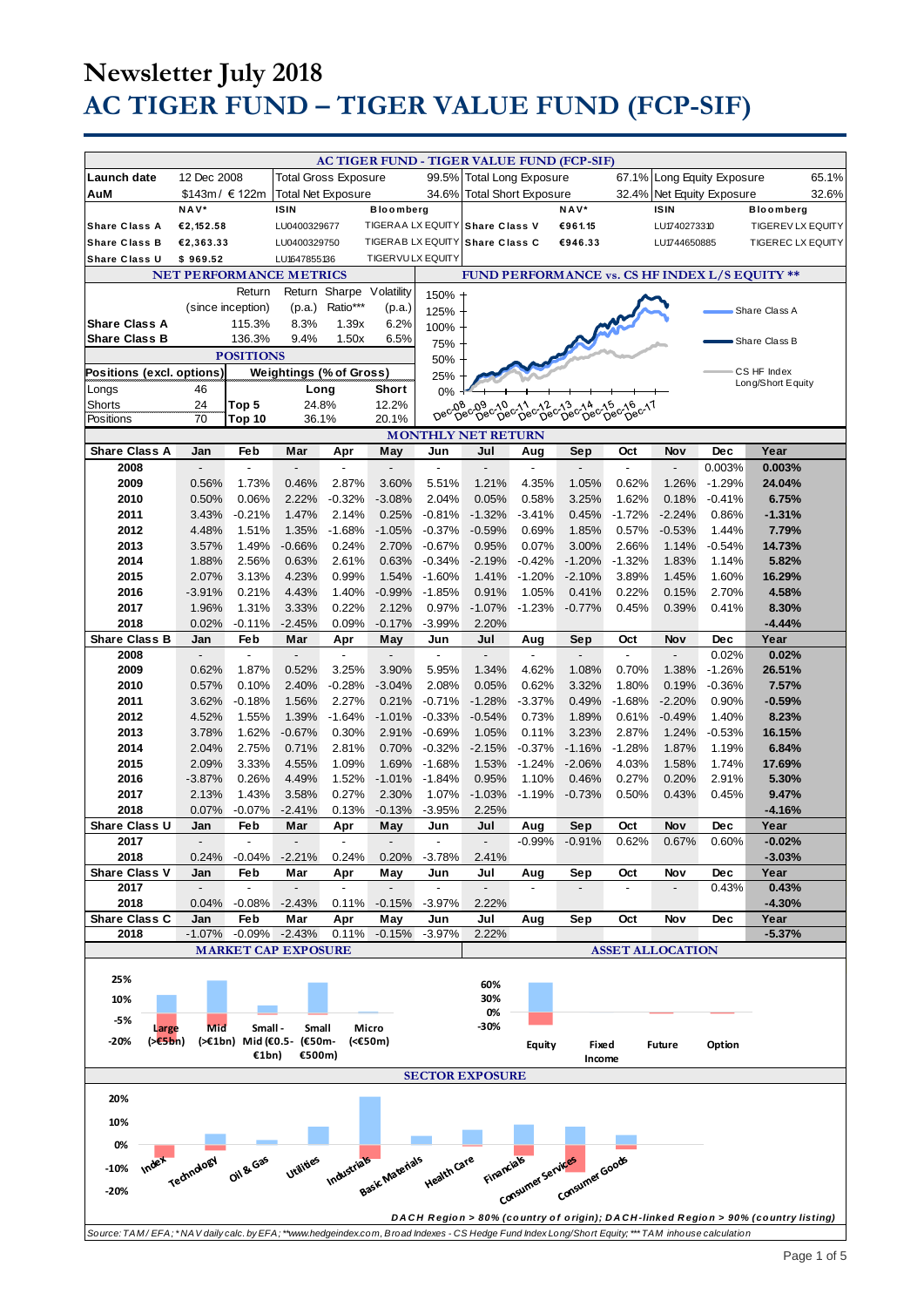## **Tiger Value Fund – July 2018**

### **O Returns: +2.20% (class A)/+2.25% (class B)/+2.41% (class U)**

In July, the Tiger Value Fund ("TVF") had a net return of +2.20% for share class A and +2.25% for share class B, making a cumulative net return of -4.44%/-4.16% for share class A and B for the year to date and  $+115.3\%/+136.3\%$  since inception (share class A/B). Our FX hedged USD share class U which profits from the favorable EURUSD interest rate differential had a net return of +2.41% in July, making a cumulative net return of -3.03% for the year to date.

### **O Commentary: Strong attributions from long positions**

In July, the Tiger Value Fund was up +2.20%/+2.25%/+2.41% despite a fairly low net equity exposure which was in a range from 28% to 38% and ended the month at 32.6%.

In our long book the best attributors were PNE Wind (+48bp), Deutsche Post (+43bp), Dialog Semiconductor (+32bp), Holidaycheck (+29bp), VA-Q-TEC (+25bp), Aurubis (+24bp), AT&S (+23bp), Osram (+20bp), Jost (+20bp) and Ferratum (+20bp). While at Holidaycheck and Jost we saw positive earnings surprises, the other positons rebounded from depressed share price levels without any meaningful newsflow.

Overall, our single short book "only" cost us -87bp as we profited from a few short positions which came with profit warnings in July but these positions still couldn't compensate for the losses in some of our technology shorts which continued to advance. In addition, we invested 45bp in DAX hedges (September Dax Futures and Options) in case of a severe stock market correction. Currently the Tiger Value Fund holds 3400 out-of-the-money DAX September Puts which is an additional hedging layer. This will allow us to be in a position of strength and focus our attention on our stock selection opportunities in case of a severe market dislocation which cannot be ruled out in today's highly volatile market environment.

### **O Outlook: Growth/Value mean reversion?**

In July, the equity markets took a holiday from worrying about the escalating risk of a global trade war with the DAX rallying 4.1% and the Stoxx Europe 600 gaining 3.1%. Fears of an escalating trade war subsided after an amicable meeting between European Commission president Juncker and US president Trump which resulted in a standstill agreement on new tariffs as long as negotiations are taking place. We still believe the financial market's relatively sanguine approach to the risk of an escalating trade war is misplaced but for now it seems market participants are more looking forward to enjoying the scorching hot European summer weather than worrying about trade wars.

Besides the generally improved equity market conditions, the Tiger Value Fund was helped by a revival of interest in value stocks in July. It is still early but this could be the emergence of a reversal in the growth/value ratio. This reversal was partly triggered by very disappointing growth numbers for some leading US growth stocks like Netflix, Facebook and Twitter which suffered heavy losses after their quarterly results announcements. As we have highlighted before, many growth stocks are priced for perfection and the slightest disappointment could result in a significant de-rating. On the flip side, many value stocks are currently so depressed that even unspectacular newsflow or earnings result will not result in a further de-rating and any neutral to positive newsflow could trigger a significant relief rally. As we are strictly focused on investment opportunities with an asymmetric risk/reward profile that scores well on our 10-point scoring model, we are heavily weighted in value stocks. We saw a substantial recovery in many of our value stocks in July as mentioned above.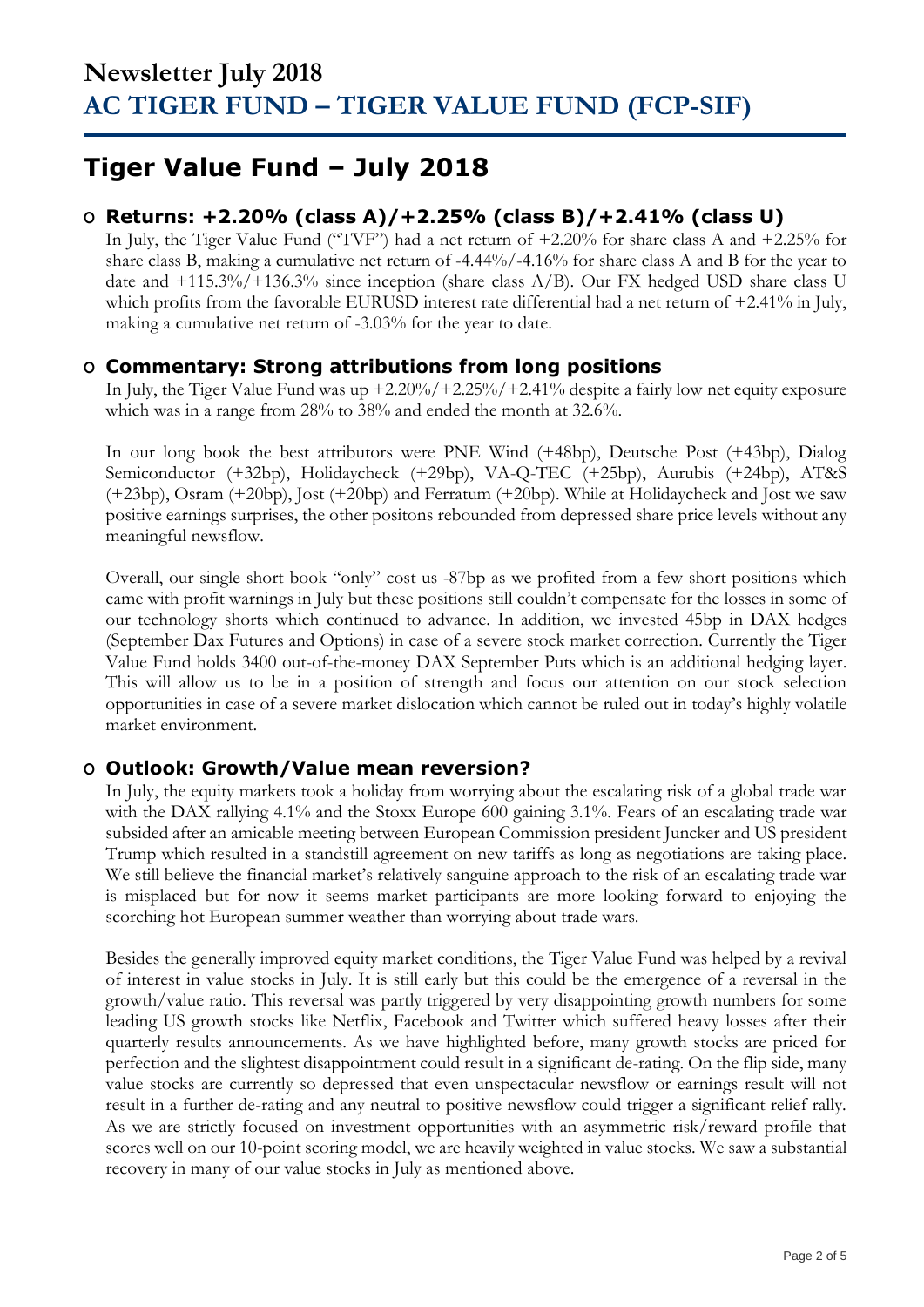While we scaled out of some deeply oversold stocks after a significant bounce in July, we still see plenty of very attractive investment opportunities currently. Nevertheless, as stated previously, we are increasingly selective with our investment ideas and disciplined with the quality of catalysts and valuation support. Our cautious outlook in regards to the European economy and equities remains.

### *The Tiger Value Fund Desk, 3rd August 2018*

**Matthias Rutsch Marc Schädler Peter Irblad**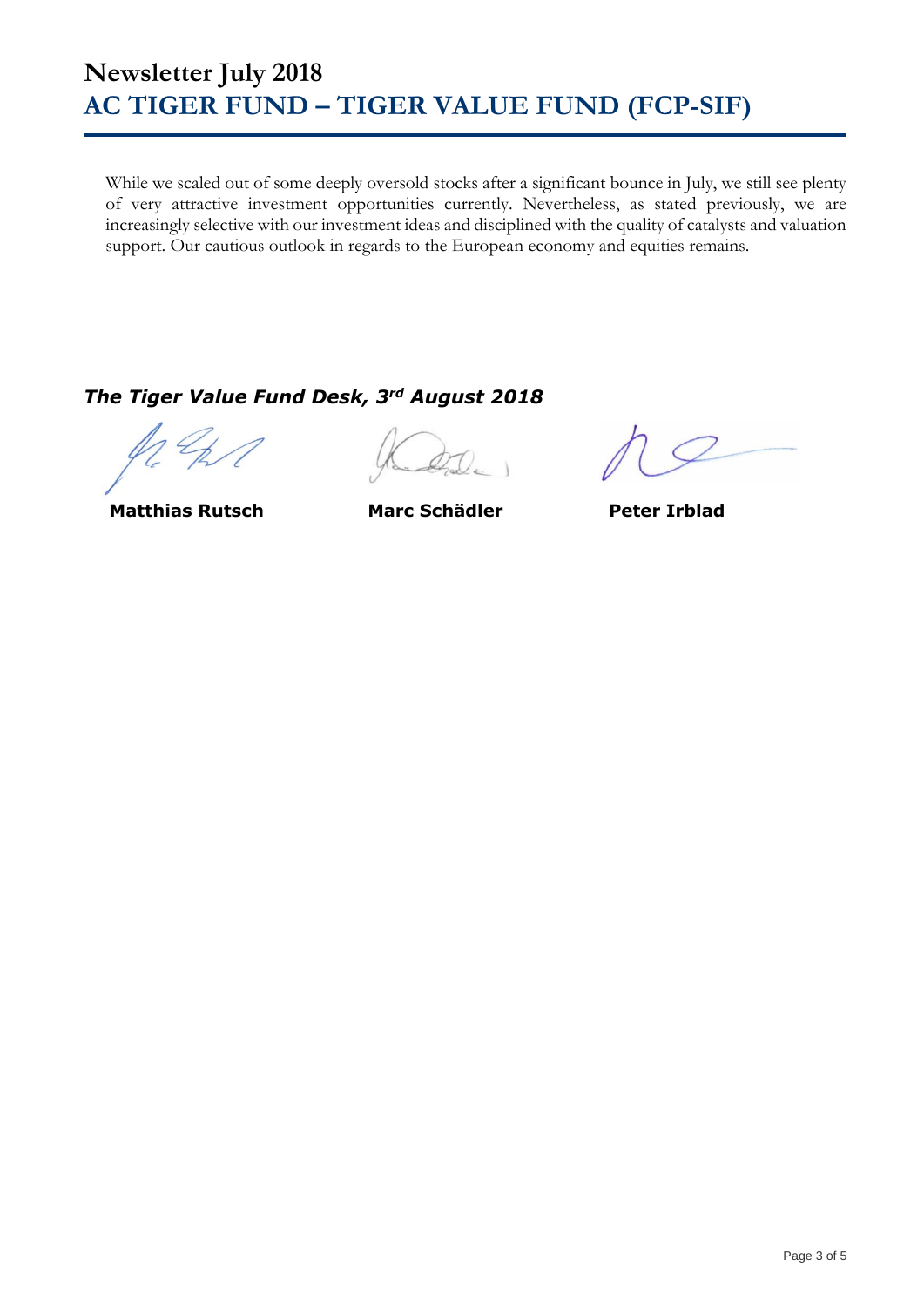#### **Objectives**

The objective is to identify undervalued companies with external catalysts and/or initiate pro-active measures to create shareholder value. The fund aims for a 5 year return of 10-15% p.a. with strong focus on capital preservation.

#### **Investment Strategy**

The Investment Advisor is a specialized fundamental European long/short equity investment manager. The investment philosophy is based on seeking out undervalued value creating companies where we see upcoming catalysts and/or value creation measures that could improve the intrinsic value of the company and drive shareholder returns. At the same time we seek to profit from identifying overvalued value destroying companies where the intrinsic value is continuously being eroded. For each position we perform a detailed analysis including a 360 degree research process and 10 point scoring system (further details are available in our DDQ of investor presentation). The managers foresee a direct dialog with the company as well as with other shareholders to support management to initiate value creating measures. Their partner network i.e. other shareholders, consultants, sector experts, media etc. will help to impact positive change.

The fund intends to engage in 20-40 long investments (excl. residual positions, options and fixed income) with a target net long exposure of around 20-50%. The geographic focus is likely to be Germany, Switzerland and Austria.

| <b>Fund Information</b>   |                             | <b>Fee Structure and Risk Management</b> |                        |
|---------------------------|-----------------------------|------------------------------------------|------------------------|
| Currency                  | EUR.                        | Admin/Custodian Fee                      | Up to 0.49%            |
| Legal Entity              | <b>FCP-SIF</b>              | Advisory (Mgmt) Fee                      |                        |
| <b>Fund Domicile</b>      | Luxembourg                  | Share Class A/U                          | 2.00%                  |
| <b>Fund Structure</b>     | Open-ended multi-class      | Share Class B                            | 1.50%                  |
|                           |                             | Share Class C/V**                        | 1.75%                  |
| Style mandate             | Long/Short and Active Value | Performance Fee                          |                        |
| <b>Investment Minimum</b> |                             | Share Class A/U                          | 20%                    |
| Share Class A/U           | € 125,000 / US-\$ 125,000   | Share Class B/C/V                        | 15%                    |
| Share Class B/C/V         | € 5,000,000                 | Hurdle Rate                              | None                   |
| Sub. Frequency            | Monthly                     | High Water Mark                          | <b>Yes</b>             |
| Red. Frequency            | Monthly                     | Eligible Investors                       | See Issue Document     |
| <b>Redemption Notice</b>  |                             | Leverage                                 | Maximum 200% of NAV    |
| Share Class A/U           | 5 business days*            | Fund Benchmark                           | CS HF Index L/S Equity |
| Share Class B             | 6 months                    |                                          |                        |
| Share Class C/V           | 1 month                     | Yearly Dividend                          | Share Class V          |

\*) The redemption notice has to be send to the Administrator five business days prior to month end (cut-off 5pm). Therefore the redemption term is monthly with a notice period of 5 days. Please see the offering document for further information. \*\*) max. 1.75%

Investors: Sales documents may not be forwarded to investors other than those who meet the 'experienced investor' requirements under the Law of 2007.

#### **Fund Advisor Details and Service Providers**

| <b>Management Company</b>     | Alceda Fund Management SA       |
|-------------------------------|---------------------------------|
| <b>Investment Advisor</b>     | Tiger Asset Management GmbH     |
| <b>Swiss Representative</b>   | <b>ACOLIN Fund Services AG</b>  |
| <b>Prime Broker/Custodian</b> | SEB AB / SEB SA                 |
| <b>Administrator</b>          | European Fund Administration SA |
| <b>Auditor</b>                | PriceWaterhouseCoopers          |